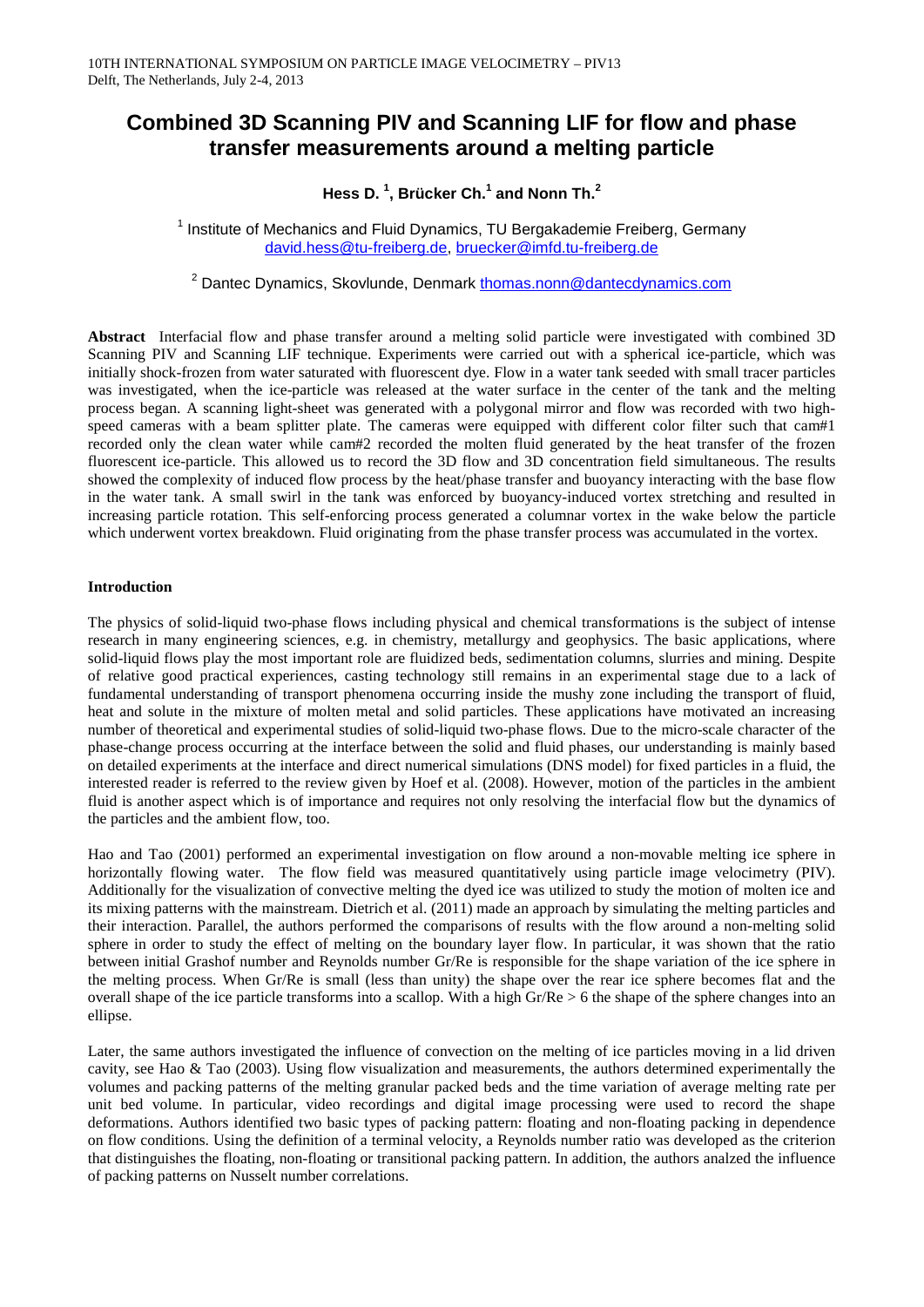Comprehensive 2D DNS modeling of single cylindrical particles settling and melting in a hot fluid with Prandtl number of  $Pr = 0.7$  has been carried out by Gan et al (2003). It was shown that the melting rate of each particle has a local character and strongly depends on the sedimentation velocity of the particle. However, the influence of particle-particle and particle-wall collisions as well as the hydrodynamic influence of the wall on the particle dynamics was not investigated. Recently Feng et al. (2008) reported about direct numerical simulations of non-isothermal particulate flows for different Grashof numbers. The Prandtl number of the fluid was set to unity. Simulation of two particles demonstrated that heat convection around the particles modifies the drafting-kissing-tumbling (DKT) scenario of their motion. In particular, it was observed that the buoyancy currents induced by the hotter particles reverse the DTK motion of the particles or suppress it altogether. A number of 500 particles rising in an enclosure were recently simulated by Dan & Wachs (2010) including the effect of thermal buoyancy on the fluidization of particles. The computational mesh comprised  $10<sup>7</sup>$  tetrahedral elements, where each particle was resolved using approximately 10-20 nodes on the particle diameter. However, resolution was not sufficient to determine the thermal boundary layer in detail.

To sum up, our understanding of the complex interaction between melting particles and the surrounding fluid and walls is far from being complete. Motivated by this fact, this work presents detailed investigations of the interfacial heat and mass transfer between solid and liquid phase in a reference system of a melting ice-particle in container flow at welldefined boundary conditions. In this work we consider the case of a single melting ice particle placed at the free surface of a water column. Local convection flow is induced due to the temperature gradients caused by the melting of the ice particle and the resulting density difference in the three-dimensional container. The method of combined 3D Scanning PIV and Scanning LIF was used to investigate the flow and phase transfer measurements around the particle.

## **Experimental Methods**

The experiments were carried out in an octagonal water basin with an ice-particle floating on top of the water surface. In order to distinguish the melt flow due to phase-transfer of the ice particle from the flow of the surrounding liquid we marked the particle with fluorescent dye and seeded the water basin with small tracer particles (VESTOSINT®, Hoechst). To generate the ice particle, distilled water used which was mixed homogeneous with rhodamine dye before it was shock-frozen in a spherical mold (diameter 3.5cm). The ice-particle was then carefully launched on the surface of the water column to avoid any flow disturbances. Initially, the water in the basin was at rest. Flow was then generated by the convection in the tank induced by the heat transfer across the particle. It was observed that the particle set into rotational motion after a while which continued until the size of the particle was below a critical value.



**Figure 1:** Left: sketch of experimental set-up for combined 3D Scanning PIV and Scanning LIV. Right: picture of the scene with a standard camera from the side during the melting process

In order to capture the 3D fluid motion and the 3D concentration field separately, we used a 2-camera high-speed recording system with different optical filters and the method of light-sheet scanning (figure 1). The illumination was generated by a high speed laser (Litron Nd:YLF laser, 30 mJ at 1 kHz repetition rate, wavelength 527 nm) combined with a polygonal scanner, which rapidly shifted a single light sheet through the volume of interest (Hess et al. 2011). Each light sheet image was captured by the two high speed camera systems simultaneous and along the same optical path, which was realized with a beam splitter plate. The lens systems were equipped with different color filters. One camera obtained images from the tracer particles in the ambient fluid (filter  $527 \text{ nm} \pm 10 \text{ nm}$ ) without any cross-talk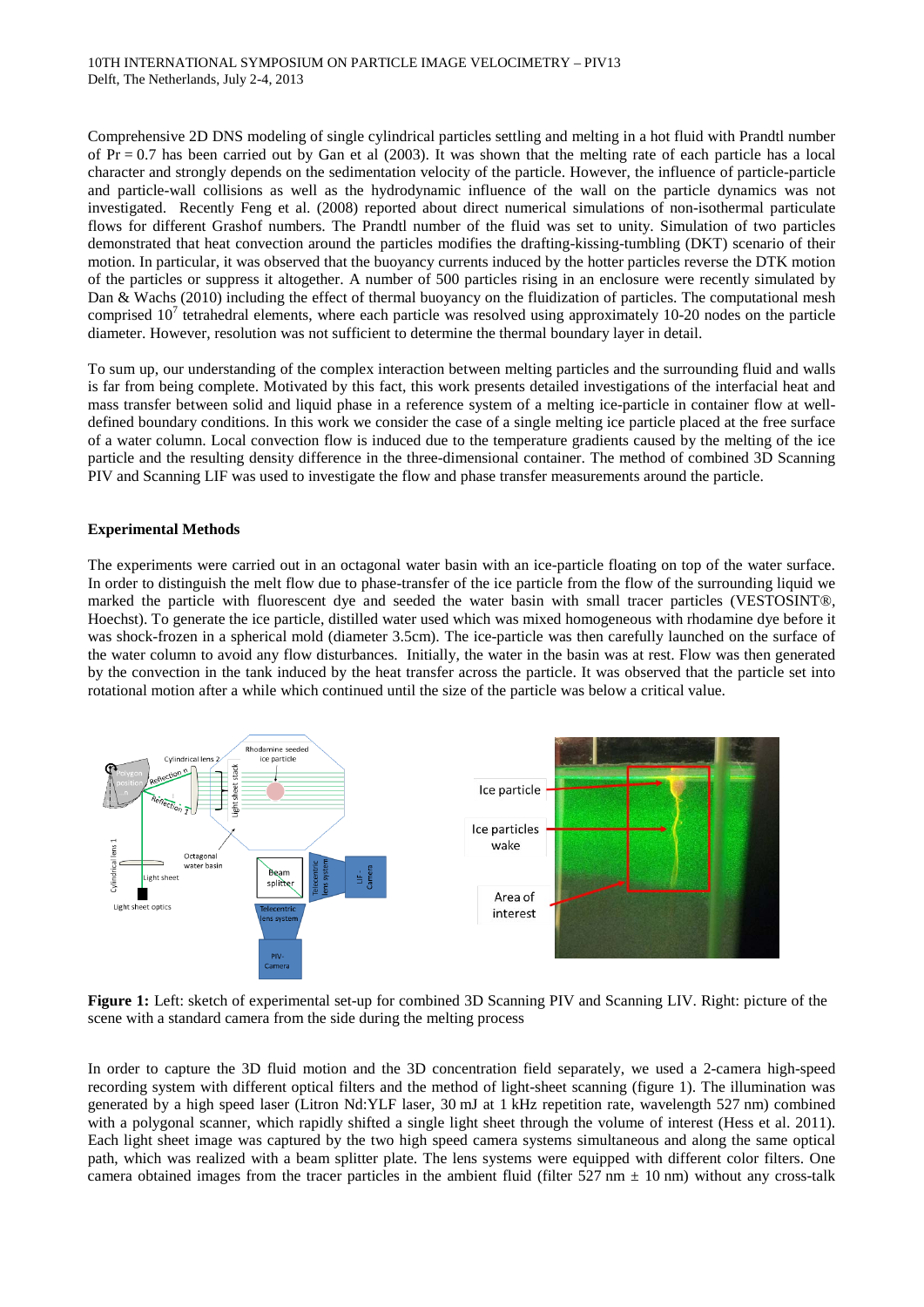#### 10TH INTERNATIONAL SYMPOSIUM ON PARTICLE IMAGE VELOCIMETRY – PIV13 Delft, The Netherlands, July 2-4, 2013

from molten fluid. The other filter blanked out the particles and took only pictures of the concentration of Rhodamine dye (filter 576 nm  $\pm$  27 nm) released into the water by the melting process. Note that the diffusion coefficient of the marker is low ( $D=3.6 \times 10^{-9}$  m<sup>2</sup>/s see Rani et al. 2005) such that the diffusive transport is much weaker than convection and phase transfer. An overview of the experimental set-up is shown in figure 1 on the left side. The volume of interest had a size of  $102\times64\times48$  mm<sup>3</sup> and was scanned by 200 light sheets at frame rate of 6 kHz between each sheet and respectively a volume scan rate of about 25 Hz. The two image sets were stacked together to span a voxel space, see also Hess et al. (2011). The particle volumes were then restructured to obtain isotropic particle representations inside the voxel volumes (Brücker et al. 2013). Two successive particle volumes were then analyzed by using 3D Least-Squares Matching (LSM) to gather information about the 3D flow velocities. A combination of the reconstructed 3D particle field and the 3D rhodamine concentration is given in figure 2. The pictures demonstrate the good quality of particle reconstruction and the structure of the molten fluid in the wake of the ice-particle as visualized with the rhodamine dye.



**Figure 2:** Overlaid image of the reconstructed 3D particle volume and the 3D rhodamine concentration in different levels below the ice-particle. Left: upper edge of volume is below the water surface; right: upper level of the volume is 10cm below the water surface.

#### **Results**

A complex interaction of the melting flow with the surrounding liquid is observed. Due to heat transfer and phase change, convection flow is induced downwards along the axis into the wake of the sphere. As a consequence, mass balance requires a radial inflow induced at the upper fluid levels and a circulation flow is induced. Because of small disturbances in the ambient liquid, a small swirl was induced similar to the process generated in a bathtub vortex. The convection flow induces vortex stretching and due to conservation of angular momentum, auto-rotation of the iceparticle is induced and increases over time. This is documented in figure 3. On the other hand, the melting reduces the particle size which finally reduces the induced convection flow. Downstream of the vortex core, one can recognize the so-called phenomenon of vortex breakdown, which is induced by the opposed pressure gradient.





**Figure 3**: Oblique view on the water surface showing the rotation of the ambient fluid (4 min after release of the ice-particle on the surface). The period of one revolution of the ice-particle is  $T = 3s$ .

**Figure 4**: Light-sheet picture of the rhodamine concentration in the center plane of the sphere. A red circle indicates the contour of the sphere and next to it the boundary layer (thickness is about  $\delta/D = 0.023$ ).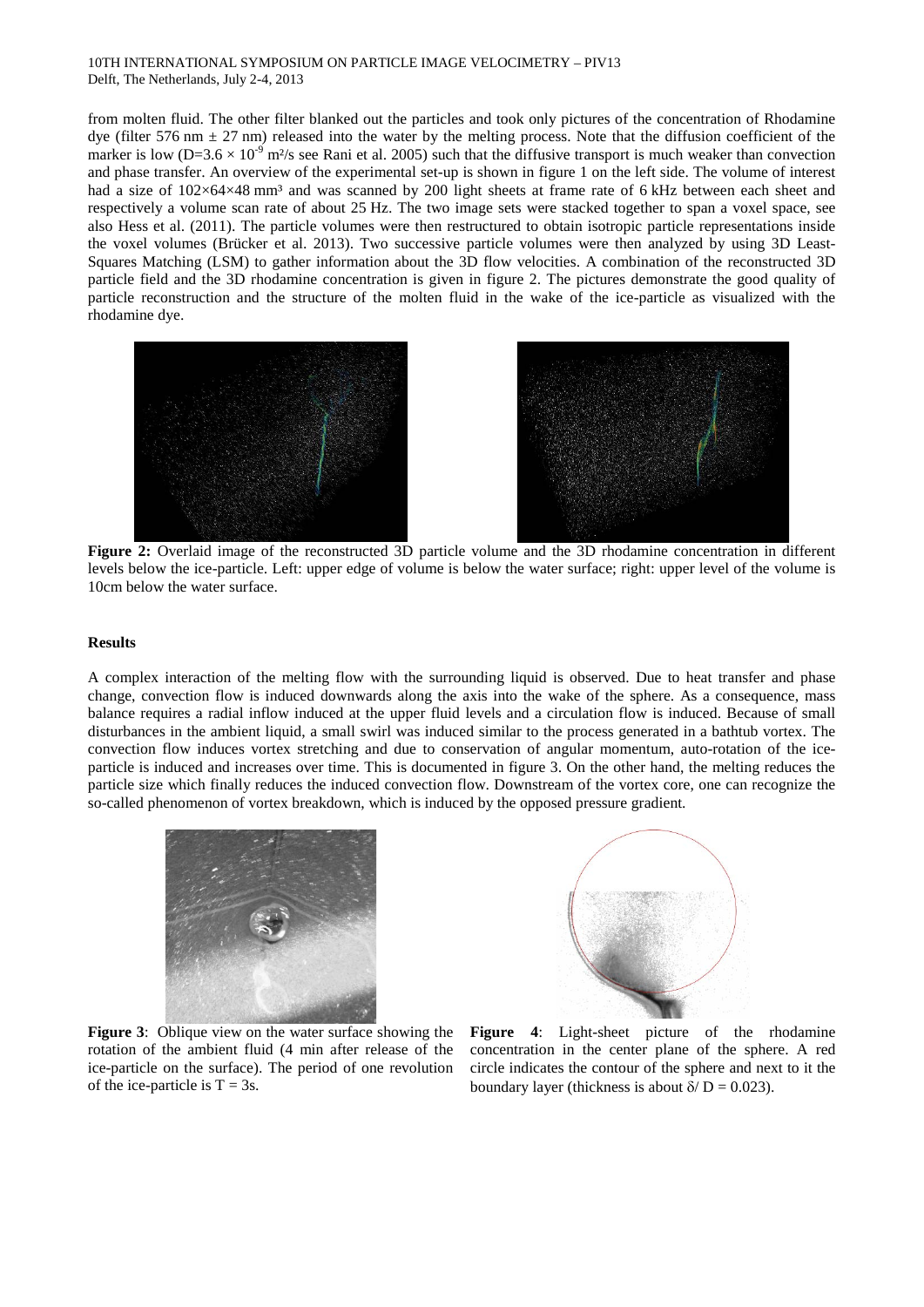

**Figure 5:** 3D LIF reconstruction of the concentration of molten liquid around the melting ice particle 1 min after release of the particle on the surface of the water column. Left: 3D view, note the ribbon-like areas of rhodamine with high concentrations around the circumference of the sphere. In the top-view (top image on the upper right hand side) one can clearly see an approx. constant angular spacing of those ribbons. The regular behavior is shown in lower image on the right hand side. Between each red line there is an angular displacement of  $\Delta\theta \approx 27.7^{\circ}$ .



**Figure 6**: Reconstructed 3D velocity field in the wake of the sphere (only velocity vectors larger than 0.007 m/s are plotted). Left: velocity vector fields, right: surface of constant vertical velocity. Note the double-helical structure of the surface.

Major interest was the development of flow instabilities around the particle and the structure of the resulting convection flow. Figures 5 and 6 show the 3D LIF and 3D PIV results approx. 1 min after the particle was put in the basin and Figs. 7,8 show the results about 3 minutes later. Around the sphere, fluid cools down and moves deeper into the basin together with the molten ice in a vertical column. The typical convection velocity is in the order of 1 cm/s and the resulting Biot number is about 13 (estimated from alpha conditions in a simple convection flow in water). The results in fig. 6 show such a vertical transport below the sphere down into the deeper levels of the basin. Only regions of high velocities in vertical direction (larger than 0.007m/s) are shown and the resulting flow region clearly shows the columnar structure. Interestingly, the 3D LIF reconstruction shows a regular pattern of regions of high concentrations of molten fluid around the sphere along the circumference. These regions look like ribbons arranged along the longitudinal lines of the sphere. A rough estimation of the wavelength of the structures gives a value of  $\lambda/\pi D = 1/13$ . Note that most of the ribbons seem to originate from the upper part near the contact line of

the sphere with the water surface. However, there are also other ribbons which originate in deeper layers of the sphere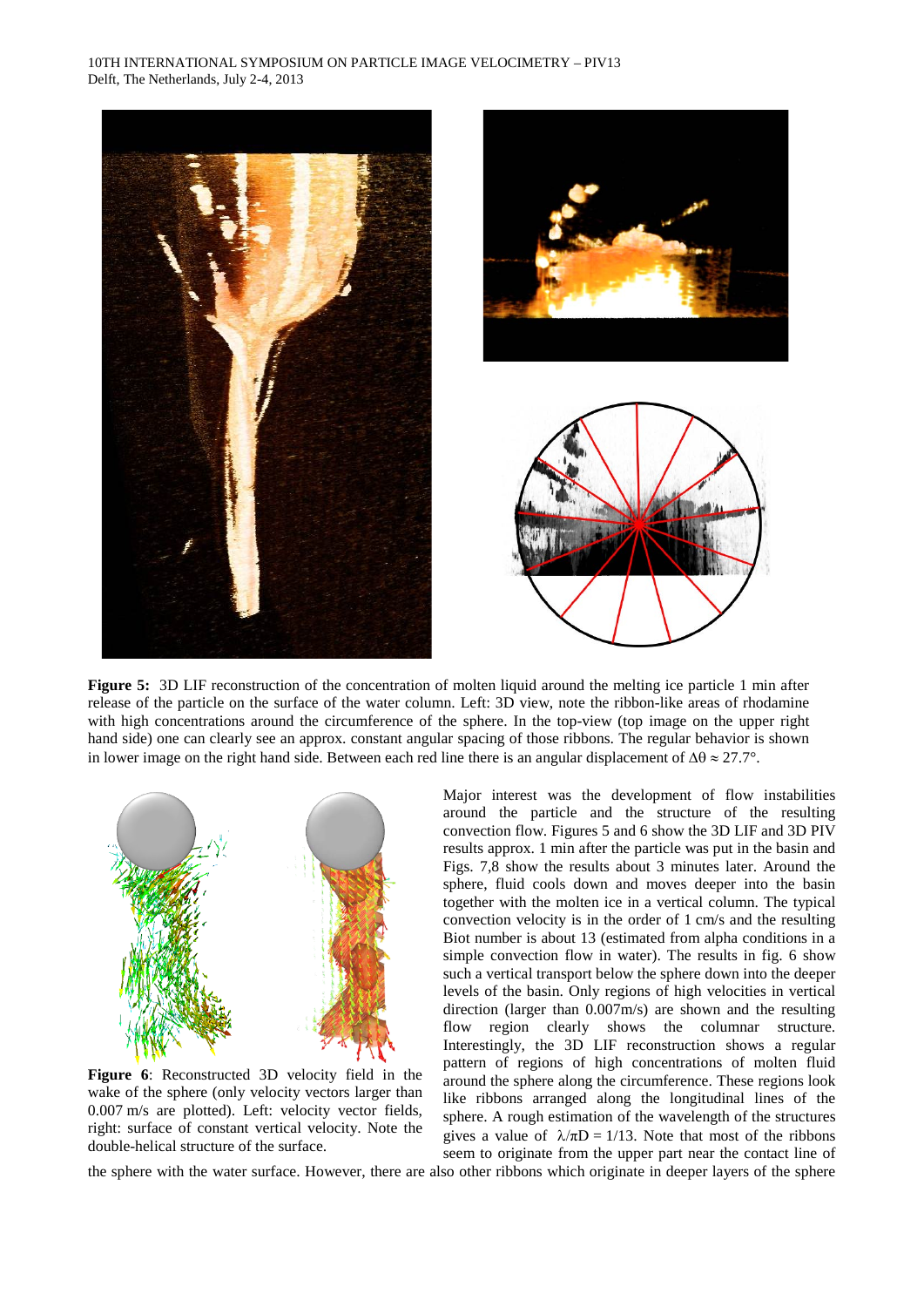#### 10TH INTERNATIONAL SYMPOSIUM ON PARTICLE IMAGE VELOCIMETRY – PIV13 Delft, The Netherlands, July 2-4, 2013

below the water surface. Molten fluid is transported along these ribbons down into the wake of the sphere where the ribbons intertwine and form a pigtail-like columnar wake.

This type of sink flow leads to the generation of swirl similar to a bathtub vortex. As a result, the ice-particle starts to rotate around its axis while melting. The rotation is still weak after 1 minute but it increases to about 20 rpm after 4 minutes. Results for the later state are given in Fig. 7 and 8. Herein one can recognize in the vertical cross-section the circulatory flow induced around the sphere with inwards motion in the upper layers and downwards directed motion below the sphere. On the other hand, the flow in the horizontal cross-section clearly reveals are swirling flow. The 3D LIV reconstructions indicated the swirl by means of the strong intertwining of the ribbons. In the vertical cross-section, the structures show the pattern of Christmas tree. The flow field along the axis of the tree let recognize a spiral-type pattern which is wound around the tree. This hints on the presence of spiral type instabilities that deform the axis of the bathtub vortex similar as in spiral-type vortex breakdown. This phenomenon needs further investigation of the flow details which is beyond the paper.





**Figure 7:** 3D LIF reconstruction of Rhodamine concentration and 3D PIV velocity field in the wake of the ice-particle at 4min after release of the particle on the water surface. Left: 3D view, note the intertwining and folding of the ribbons in the wake. The rotation of the flow leads to separation of the ribbons from the surface of the sphere where they wind around the center part of the sink flow. In the topview (top image on the right hand side) one can see the circular arrangements of different ribbons around the circumference. The flow in the horizontal cross-section below the sphere shows the swirl motion induced by the sink flow.

A closer look into the structure of the wake is given Figure 8. It is seen that sheets of concentrated molten fluid separate from the sphere surface near to the equator and are transported down into the wake. The induced convection flow brings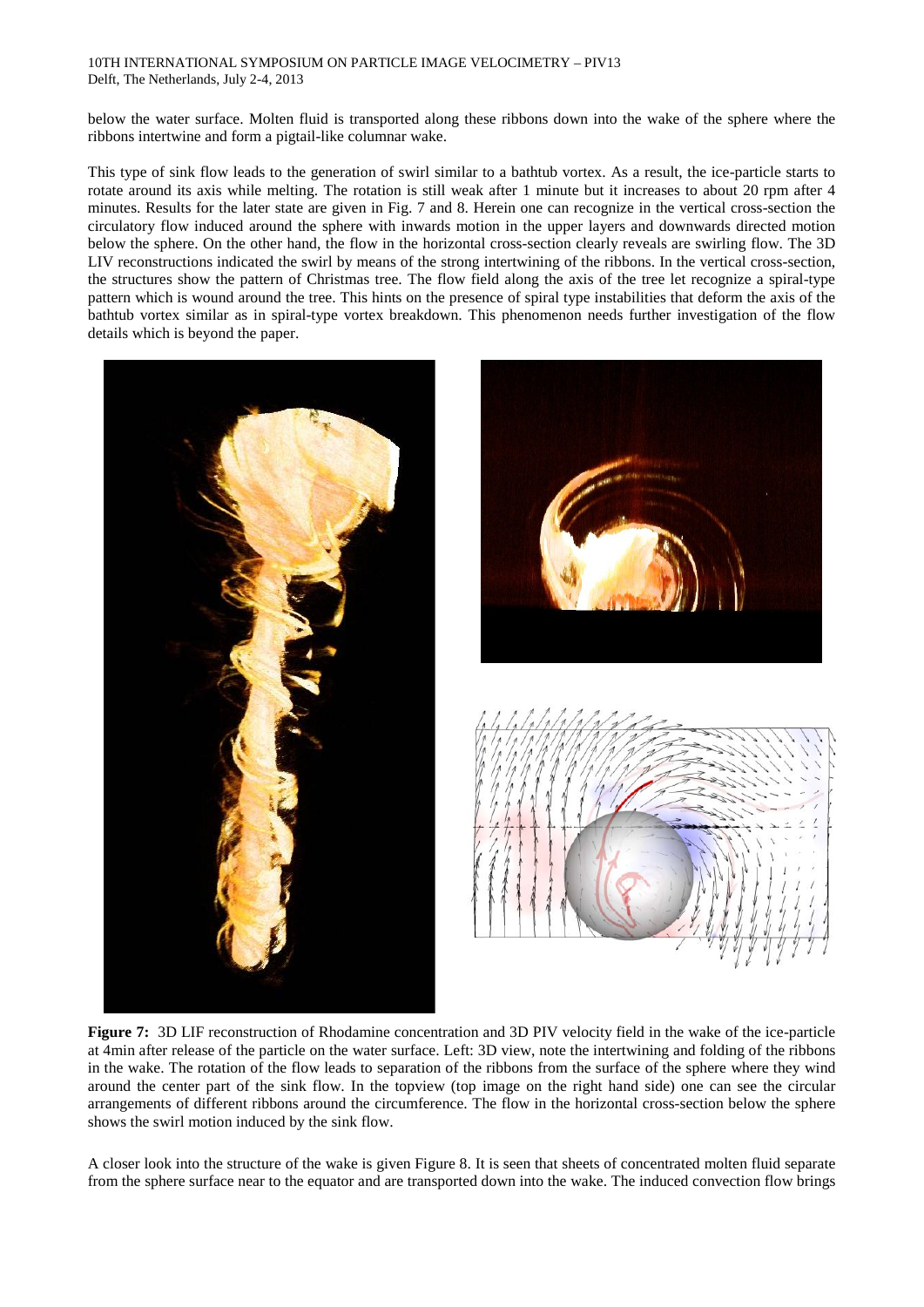those sheets closer to the axis and vortex stretching finally concentrates the fluid along the axis. Therefore the LIF structures show a pattern typical for the cut through an earpiece. On the other hand, the flow fields show that the convection flow in the wake is not axisymmetric but reveals a spiral-type pattern





**Figure 8:** 3D Flow structure in the wake of the ice-particle. Left: cut through the center of the wake out of the 3D LIF reconstruction; right: structure of the sink flow shown by 3D streamlines, vector fields and regions of low and high vertical velocity (blue: downwards flow, red: weak upwards flow in vertical direction).

### **Discussion and conclusion**

The present work describes the analysis of the 3D flow and concentration field for the convection flow induced by a melting ice-sphere on the surface of a water basin. The method of combined 3D Scanning LIF and 3D Scanning PIV is applied to determine both, the flow and concentration field of the molten part of the ice-sphere. This method allowed us to reconstruct a final-scale instability induced near the surface of the sphere and its relation to the induced convection flow. The Prandtl number of the flow is about 7 and the Biot number is 7. Initial temperature difference is 20°C.

A major result is the observation of induced auto-rotation of the particle as a consequence of the generation of swirling motion similar to a bathtub-like vortex. This is driven by the sink flow below the particle where cold fluid is transported in deeper layers of the basin and mass conservation requires that inwards directed flow is generated at the upper layer near the surface. Small disturbances in the ambient fluid are brought to the axis where conservation of angular momentum and vortex stretching lead to formation of a swirling motion in the tank after a certain period of time. The resulting flow field below the sphere let recognize spiral-type motion patterns around the axis which hints on a possible relevance of helical instabilities that are connected with the phenomenon of spiral-type vortex breakdown.

Furthermore, the results show that the molten fluid in the boundary layer of the sphere accumulates in ribbon-like structures with a regular pattern around the circumference of the sphere. This instability is assumed to be a consequence of the interplay of Marangoni-convection at the surface and 3D Taylor-Couette vortices generated around the circumference of the rotating sphere. The initial location of the ribbons is dominated by the Marangoni-convection. The weak rotation of the sphere induces a radial pressure gradient which acts on the particles around the sphere. Because of the density differences between the liquid layers of ambient fluid and molten fluid the latter heavier fluid is forced to move radially outwards against the radial pressure gradient. This centrifugal instability known as Taylor-Couette instability in rotating system may generate small vortex pairs along the longitudinal line of the sphere where the molten fluid is accumulated and transported downwards into the wake. The present results give a first impression of the complexity of this behavior. A detailed analysis of the process under variations of the boundary conditions is necessary to further elucidate the physics of this process in detail which is part of ongoing work.

#### **Acknowledgements**

The authors appreciate the financial support of the Government of Saxony and the Federal Ministry of Education and Science of the Federal Republic of Germany as a part of the Centre of Innovation Competence VIRTUHCON.